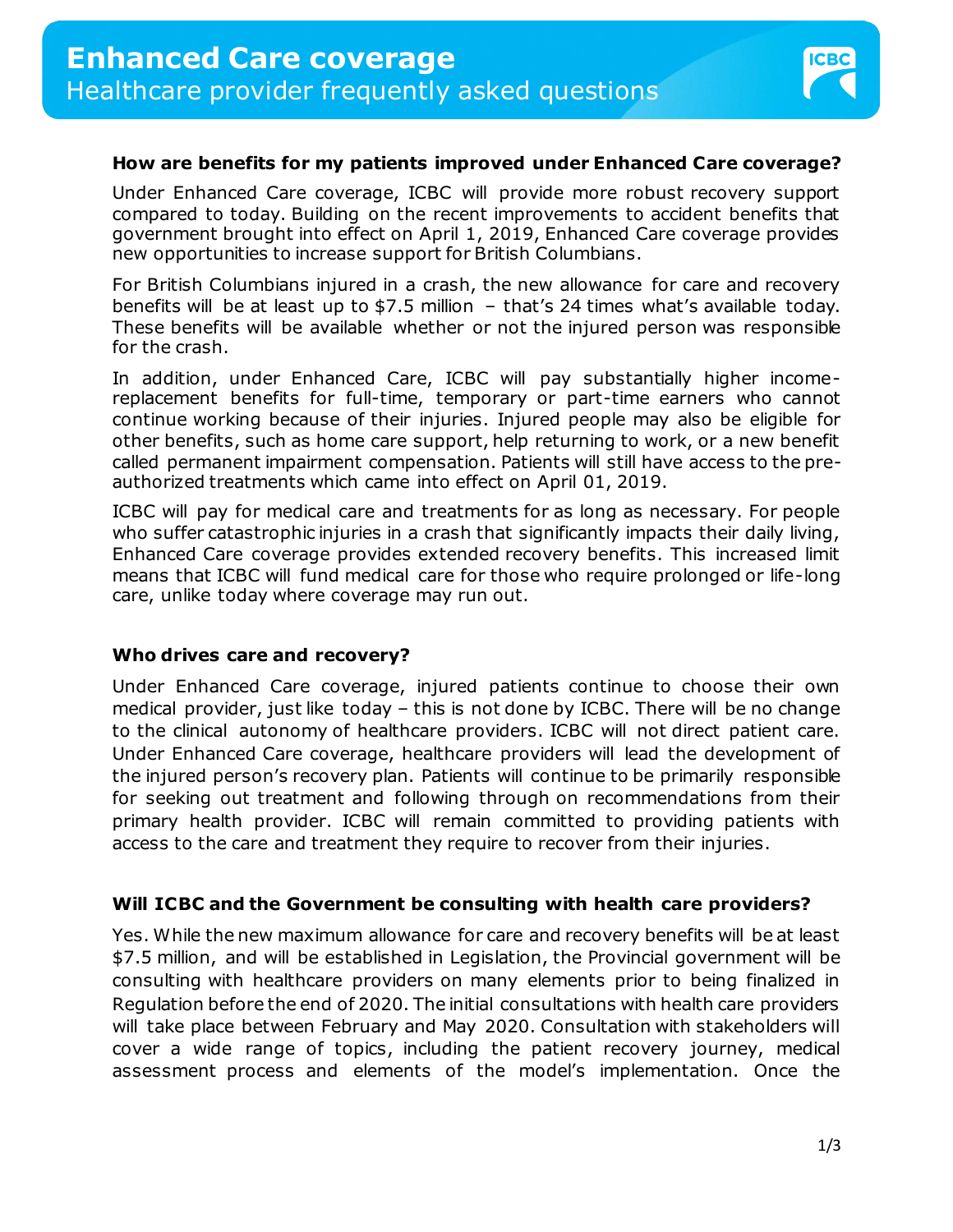

Regulations are established, further consultations will take place with stakeholders to support implementation of the new model before its launch in spring 2021.

### **Whose job is it to explain what care and recovery benefits patients are entitled to?**

Just as it is today, it's the responsibility of the ICBC claims injury staff to explain what care and recovery benefits patients are entitled to after their crash. In fact, the new Legislation, if passed, will require that ICBC assist each claimant with making a claim and help ensure they are informed of all of the benefits they are entitled to.

Further enhancements to ICBCs online resources will continue to support patients in providing the information they need in their recovery.

ICBC is also committed to building stronger relationships with healthcare providers, hospitals and other care facilities to ensure it can effectively support rehabilitation plans that reflect what patients can realistically achieve through treatment, effort and time.

## **Will there be any impacts on treatment fees?**

Not at this time. Government remains committed to the annual fee adjustment process and regular review cycle established in the current Regulations.

## **Will there be additional administrative components that I have to take on?**

It's ICBC's intention to reduce the administrative components that healthcare providers must take on. Government and ICBC are committed to consulting with healthcare providers on ways to improve administrative efficiencies, so healthcare providers can focus their time supporting their patient's recovery and not be burdened with excess process and paperwork.

#### **In future, how will care proceed when a patient's recovery doesn't go as planned?**

Government and ICBC will be consulting with stakeholders in the healthcare and disability advocacy communities to further understand how an enhanced model of care will work best for British Columbians. An enhanced care model will ensure that individuals with complex recovery needs, or who will be achieving a different level of function than pre-injury, will have the services they need to maximize their recovery and their future opportunities.